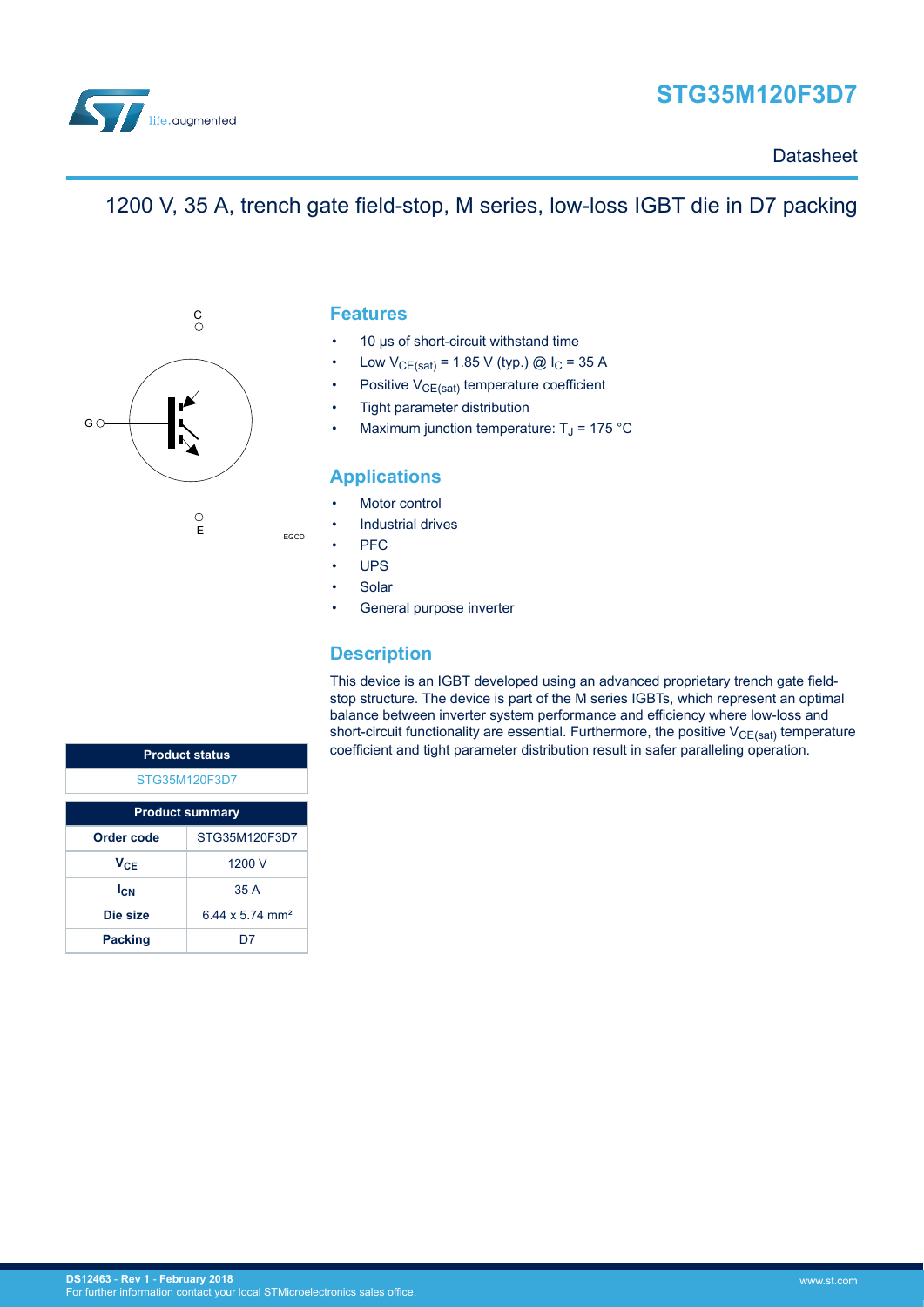# <span id="page-1-0"></span>**1 Mechanical parameters**

#### **Table 1. Mechanical parameters**

| <b>Parameter</b>                          |                  | <b>Value</b>                                | <b>Unit</b>     |  |
|-------------------------------------------|------------------|---------------------------------------------|-----------------|--|
| Die size including scribe line            |                  | 6.44 x 5.74                                 | mm <sup>2</sup> |  |
| Wafer size                                |                  | 200                                         | mm              |  |
| Maximum possible dice per wafer           |                  | 690                                         | dice            |  |
| Die thickness                             |                  | 110                                         | µm              |  |
| Silicon nitride<br>Front-side passivation |                  |                                             |                 |  |
| Emitter pad size including<br>gate pad    | x <sub>2</sub>   | $5.42 \times 2.22$                          | mm <sup>2</sup> |  |
| Gate pad size                             |                  | $0.82 \times 1.20$                          | mm <sup>2</sup> |  |
| Front-side metallization                  | Composition      | <b>AICu</b>                                 |                 |  |
|                                           | <b>Thickness</b> | 4.5                                         | μm              |  |
| Back-side metallization                   | Composition      |                                             | Al/Ti/NiV/Aq    |  |
|                                           | <b>Thickness</b> | 0.65                                        | μm              |  |
| Die bond                                  |                  | Electrically conductive glue or soft solder |                 |  |
| Recommended wire bonding                  |                  | $≤500$                                      | μm              |  |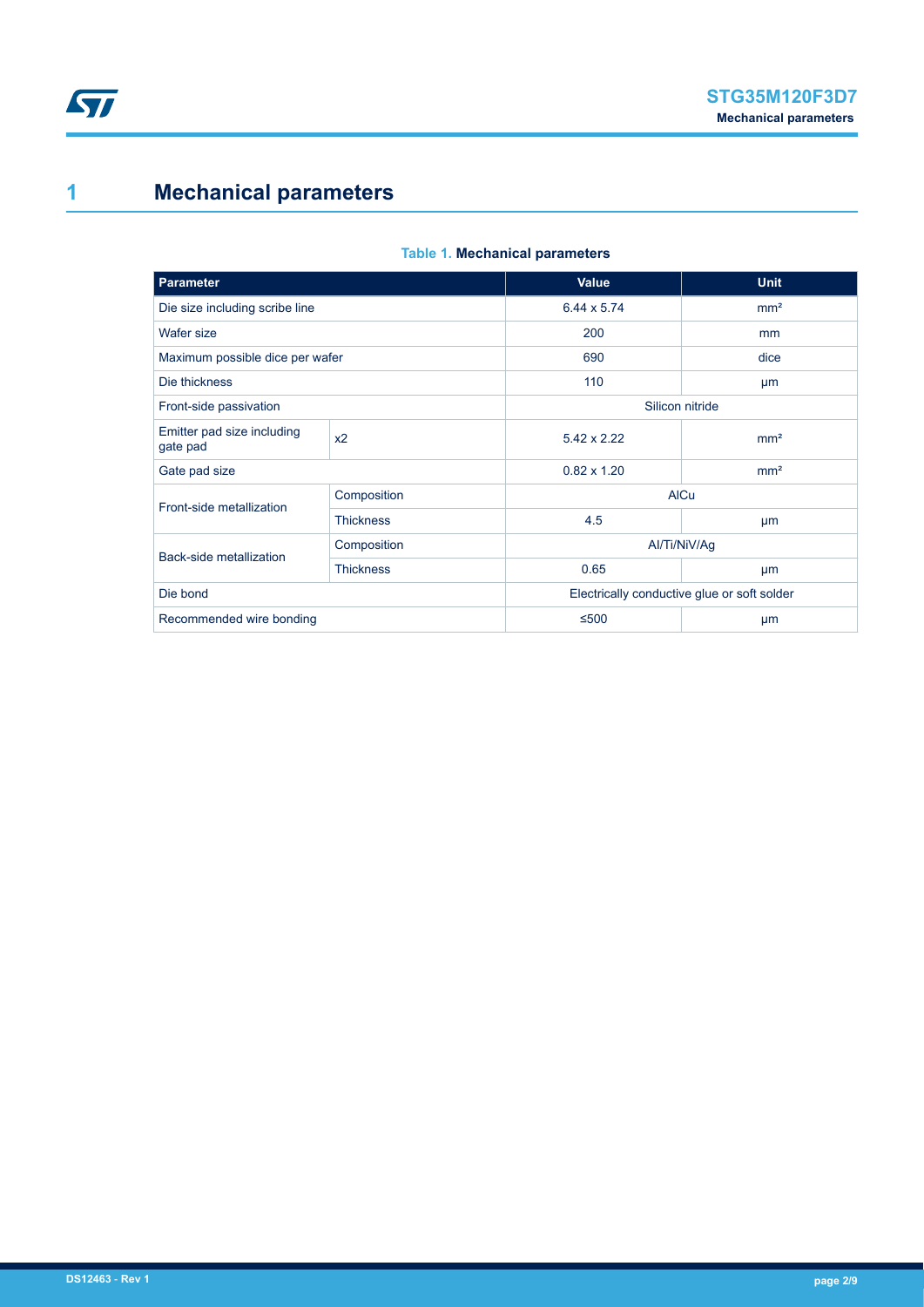# **2 Electrical ratings**

<span id="page-2-0"></span>**ST** 

#### **Table 2. Absolute maximum ratings (TJ = 25 °C, unless otherwise specified)**

| Symbol                  | <b>Parameter</b>                                                                                                          | <b>Value</b> | <b>Unit</b> |
|-------------------------|---------------------------------------------------------------------------------------------------------------------------|--------------|-------------|
| <b>V<sub>CES</sub></b>  | Collector-emitter voltage ( $V_{GF} = 0 V$ )                                                                              | 1200         | $\vee$      |
| $V_{GE}$                | Gate-emitter voltage                                                                                                      | ±20          | V           |
| $I_{CN}$ <sup>(1)</sup> | Continuous collector current at $T = 100 °C$                                                                              | 35           | A           |
| $ CP^{(1)(2)} $         | Pulsed collector current                                                                                                  | 105          | A           |
| $t_{\rm sc}^{(3)}$      | Short-circuit withstand time, $V_{CC}$ = 600 V, $V_{CF}$ = 15 V,<br>$V_{CE (peak)} \leq 1200$ V, $T_{Jstart} \leq 150$ °C | 10           | μs          |
| T,                      | Operating junction temperature range                                                                                      | $-55$ to 175 | °C          |

*1. Nominal collector current for die packaged in ST power module solution. Current level depends on the assembly thermal properties and is limited by maximum junction temperature.*

*2. Pulse width limited by maximum junction temperature.*

*3. Not tested at chip level, verified by design/characterization.*

#### **Table 3. Static characteristics (tested on wafer unless otherwise specified)**

| <b>Symbol</b>    | <b>Parameter</b>                        | <b>Test conditions</b>            | Min. | Typ. | Max. | <b>Unit</b> |
|------------------|-----------------------------------------|-----------------------------------|------|------|------|-------------|
| $V_{BR(CES)}$    | Collector-emitter breakdown<br>voltage  | $I_{C}$ = 1 mA, $V_{GF}$ = 0 V    | 1200 |      |      | ٧           |
| $V_{CE(sat)}$    | Collector-emitter saturation<br>voltage | $V_{GF}$ = 15 V, $I_C$ = 15 A     |      |      | 1.9  | V           |
| $V_{GE(th)}$     | Gate threshold voltage                  | $V_{CE} = V_{GE}$ , $I_C = 1$ mA  | 5    | 6    |      | v           |
| lc <sub>ES</sub> | Collector cut-off current               | $V_{CF}$ = 1200 V, $V_{GF}$ = 0 V |      |      | 100  | μA          |
| <b>IGES</b>      | Gate-emitter leakage current            | $V_{GF}$ = ±20 V, $V_{CF}$ = 0 V  |      |      | ±500 | nA          |

#### **Table 4. Electrical characteristics (not tested at chip level, verified by design/characterization)**

| <b>Symbol</b>                                                          | <b>Parameter</b>             | <b>Test conditions</b>                                                 | Min.                     | Typ. | Max.                     | <b>Unit</b> |
|------------------------------------------------------------------------|------------------------------|------------------------------------------------------------------------|--------------------------|------|--------------------------|-------------|
| $V_{CE(sat)}$<br>Collector-emitter saturation<br>voltage<br>(terminal) |                              | $V_{GF}$ = 15 V, $I_C$ = 35 A                                          | $\overline{\phantom{a}}$ | 1.95 | 2.45                     | $\vee$      |
|                                                                        |                              | $V_{GE}$ = 15 V, $I_C$ = 35 A,<br>$T_{\rm J}$ = 150 °C                 |                          | 2.3  | $\overline{\phantom{0}}$ | $\vee$      |
| $C_{\text{ies}}$                                                       | Input capacitance            | $V_{CF}$ = 25 V, f = 1 MHz,<br>$V_{GF} = 0 V$                          | $\overline{\phantom{a}}$ | 2154 | $\overline{\phantom{0}}$ | nF          |
| C <sub>oes</sub>                                                       | Output capacitance           |                                                                        |                          | 164  | $\overline{\phantom{0}}$ | nF          |
| $C_{res}$                                                              | Reverse transfer capacitance |                                                                        | $\overline{\phantom{0}}$ | 86   | $\overline{\phantom{0}}$ | nF          |
| $Q_g$                                                                  | Total gate charge            | $V_{\rm CC}$ = 960 V, I <sub>C</sub> = 35 A,<br>$V_{GF}$ = -15 to 15 V |                          | 163  | $\overline{\phantom{0}}$ | nC          |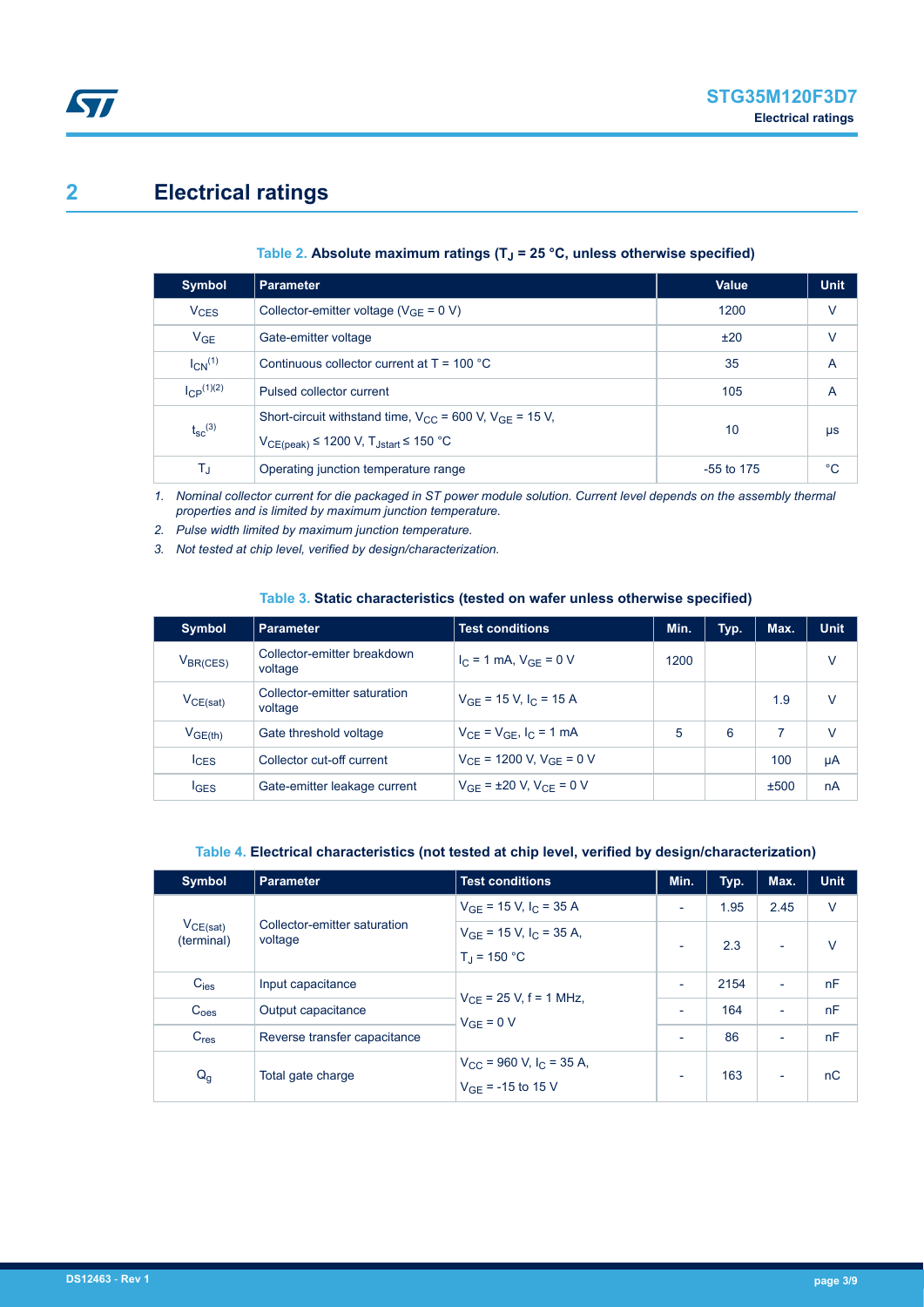

| <b>Symbol</b>                   | <b>Parameter</b>          | <b>Test conditions</b>                                                                                          | Min.                     | Typ. | Max.                     | <b>Unit</b> |
|---------------------------------|---------------------------|-----------------------------------------------------------------------------------------------------------------|--------------------------|------|--------------------------|-------------|
| $t_{d(Off)}$                    | Turn-off delay time       | $V_{CF}$ = 600 V, I <sub>c</sub> = 35 A,<br>$V_{GF}$ = ±15 V, R <sub>G</sub> = 10 Ω                             | $\overline{\phantom{0}}$ | 135  | ٠                        | ns          |
| tŧ                              | Current fall time         |                                                                                                                 | $\overline{\phantom{0}}$ | 133  | $\overline{\phantom{a}}$ | ns          |
| $E_{\text{off}}$ <sup>(1)</sup> | Turn-off switching energy |                                                                                                                 | $\overline{\phantom{0}}$ | 1.83 | $\overline{\phantom{a}}$ | mJ          |
| $t_{d(Off)}$                    | Turn-off delay time       | $V_{\text{CC}}$ = 600 V, I <sub>c</sub> = 35 A,<br>$V_{GF}$ = ±15 V, R <sub>G</sub> = 10 Ω,<br>$T_{d}$ = 150 °C |                          | 140  | $\overline{\phantom{a}}$ | ns          |
| tŧ                              | Current fall time         |                                                                                                                 | $\overline{\phantom{0}}$ | 224  | $\overline{\phantom{a}}$ | ns          |
| $E_{off}$ <sup>(1)</sup>        | Turn-off switching energy |                                                                                                                 | $\overline{\phantom{0}}$ | 2.85 | $\overline{\phantom{a}}$ | mJ          |

#### **Table 5. Switching characteristics on inductive load (not tested at chip level, verified by design/ characterization)**

*1. Including the tail of the collector current.*

*Note: Switching characteristics and thermal properties are strongly dependent on the module design and the mounting technology. Please refer to A2C35S12M3 or A2C35S12M3-F datasheets for further information.*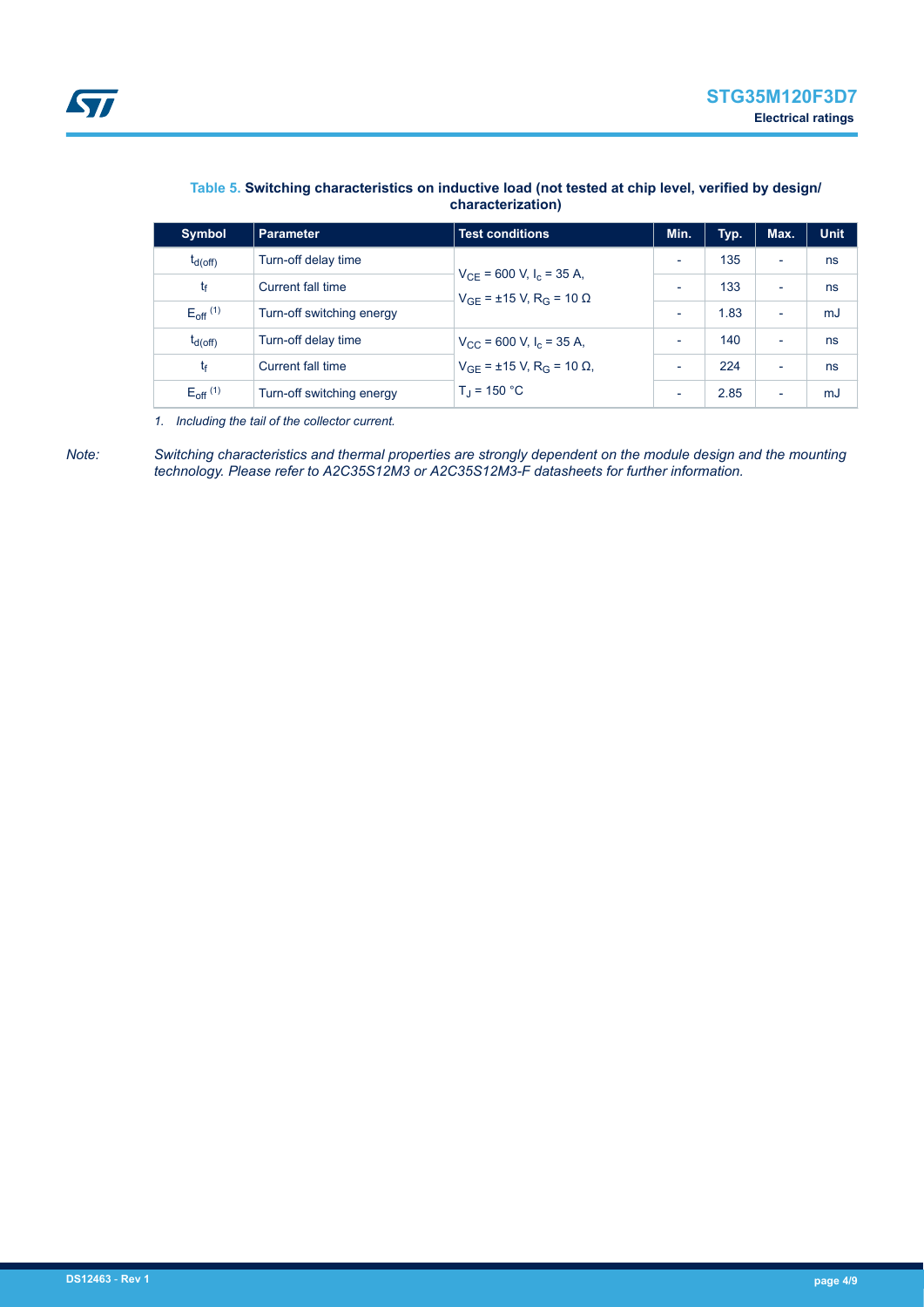# <span id="page-4-0"></span>**3 Die layout**

#### **Figure 1. Die outline and dimensions (in mm)**



#### **Table 6. Die delivery**

| Package<br>option | Description                                                                                             | <b>Details</b>                                                                                                                                                                                              |
|-------------------|---------------------------------------------------------------------------------------------------------|-------------------------------------------------------------------------------------------------------------------------------------------------------------------------------------------------------------|
| D7                | Wafer (8 inches) tested, inked, cut on sticky foil on<br>10.8" (276 mm) ring (see the following figure) | The wafer (8 inches) is held by a ring protected by<br>two carton shells placed inside a plastic vacuum-<br>sealed envelope. The maximum number of wafers<br>for each package is 5, weight is about 3.7 kg. |

### **Figure 2. D7 drawing and die orientation**

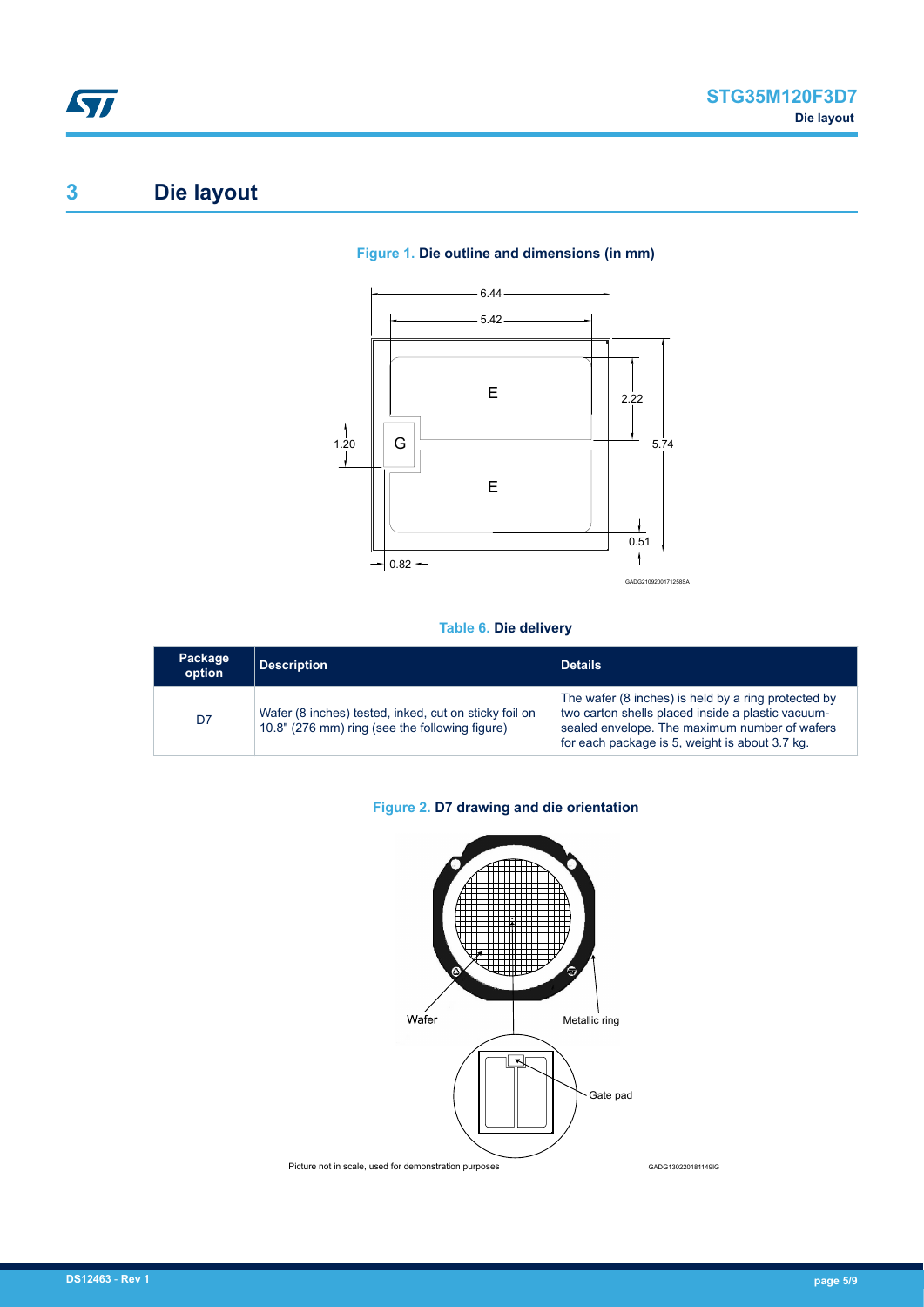## <span id="page-5-0"></span>**4 Additional information**

## **4.1 Additional testing and screening**

For customers requiring products supplied as known good die (KGD) or requiring specific die level testing, please contact the local ST sales office.

If KGD is requested, the shipping delivery is D8.

## **4.2 Shipping**

Several shipping options are offered, consult the local ST sales office for availability:

- Die on film sticky foil suffix on sales type D7
- Carrier tape suffix on sales type D8

### **4.3 Handling**

- Products must be handled at ESD safe workstations only. Standard ESD precautions and safe work environments are as defined in MIL-HDBK-263.
- Products must be handled in a class 1000 only or better designated clean room environment.
- Singular die is not to be handled with tweezers. A vacuum wand with a non-metallic ESD protected tip should be used.

### **4.4 Wafer/die and storage**

Once packaging is opened, it can be stored at 21 °C  $\pm 3$  °C for 1 year after shipment and dice must be stored in a dry, inert atmosphere, such as nitrogen. After the customer opens the package, the customer is responsible for the products. The above storage conditions come from "JEDEC Standard JESD 49 Procurement Standard for Known Good Die".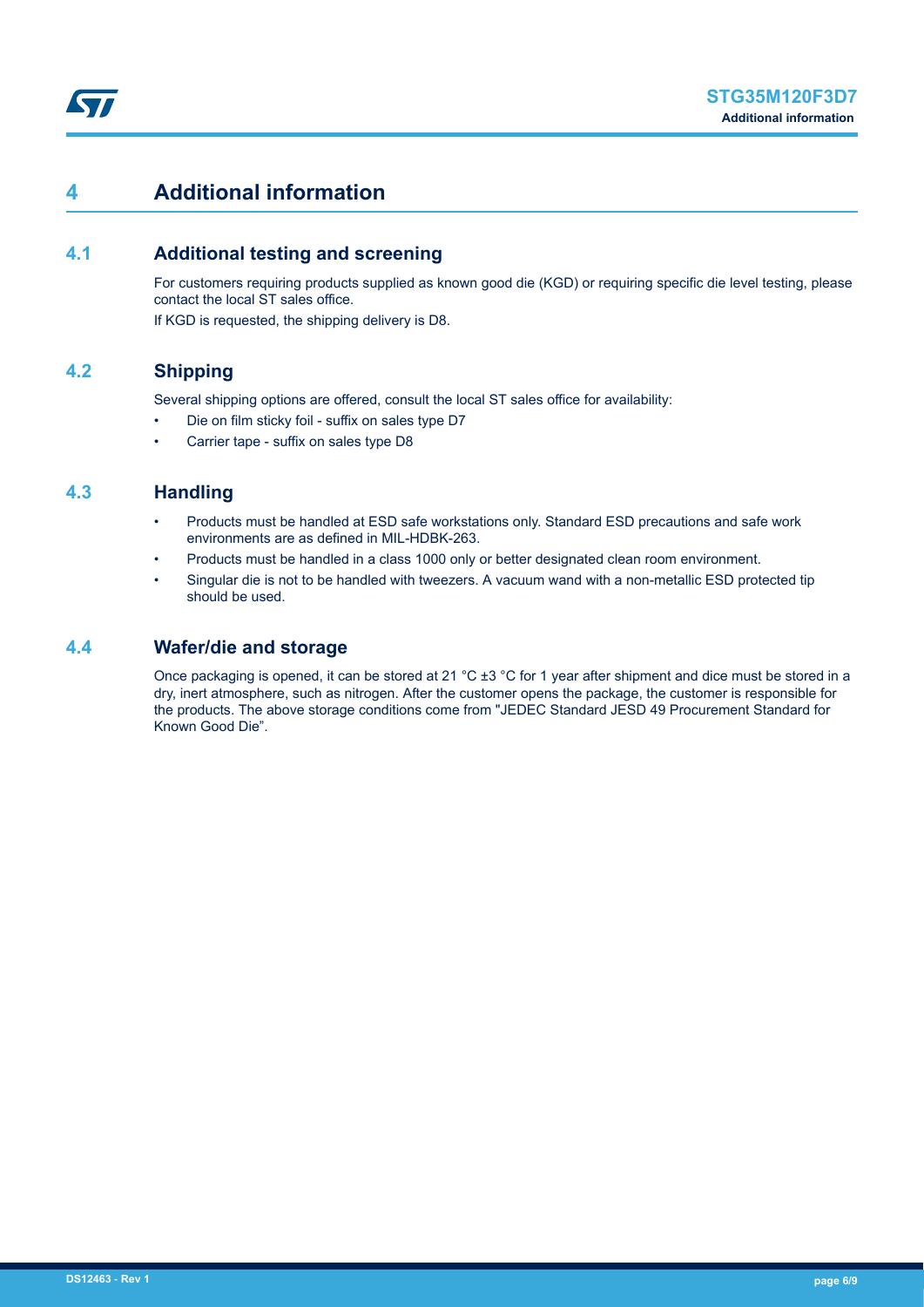## <span id="page-6-0"></span>**Revision history**

#### **Table 7. Document revision history**

| <b>Date</b> | Version | <b>Changes</b>                                           |
|-------------|---------|----------------------------------------------------------|
| 20-Feb-2018 |         | Initial release. The document status is production data. |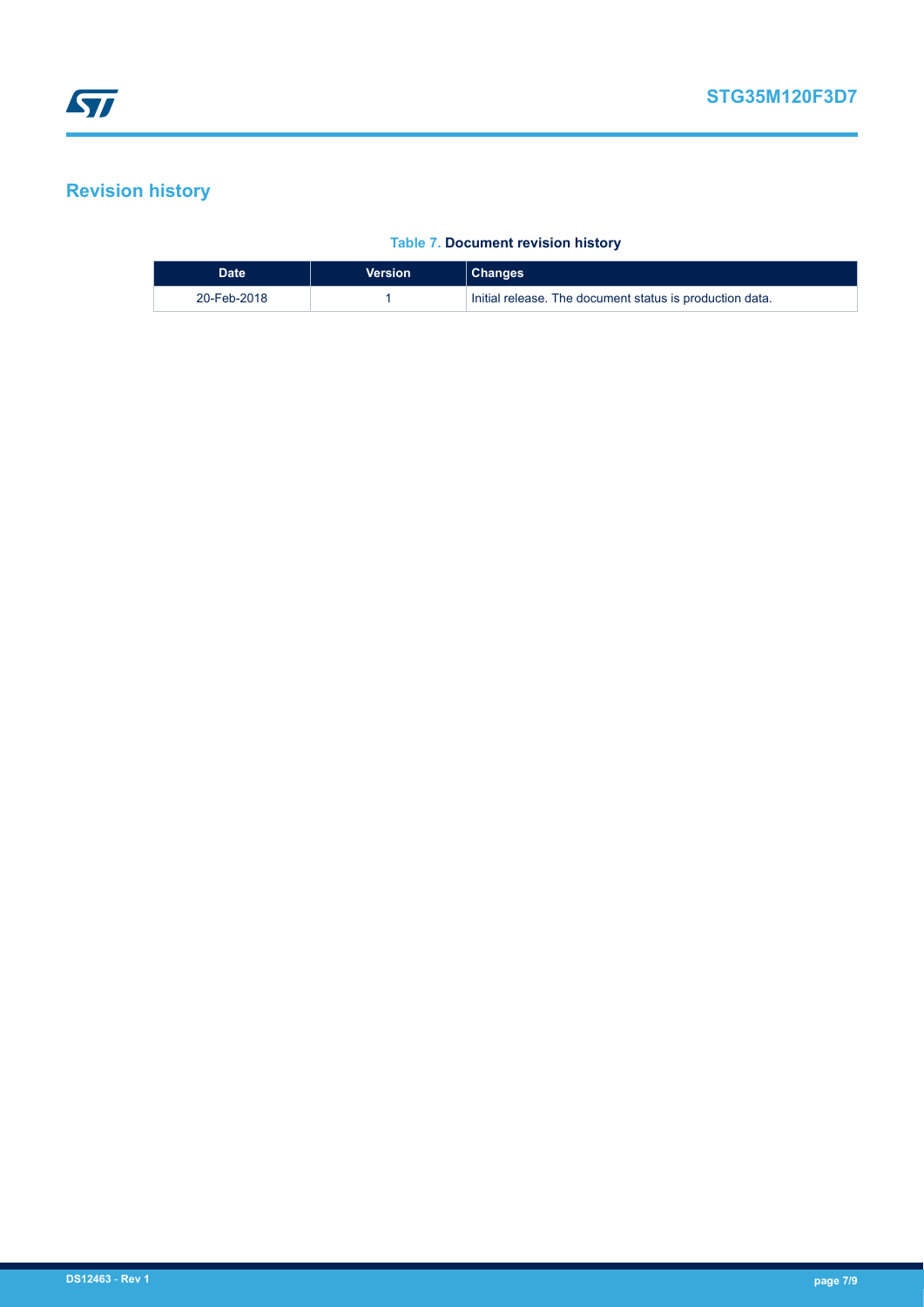

## **Contents**

| 2 <sup>7</sup> |     |  |
|----------------|-----|--|
| 3 <sup>7</sup> |     |  |
| $\overline{4}$ |     |  |
|                |     |  |
|                | 4.2 |  |
|                | 4.3 |  |
|                | 4.4 |  |
|                |     |  |